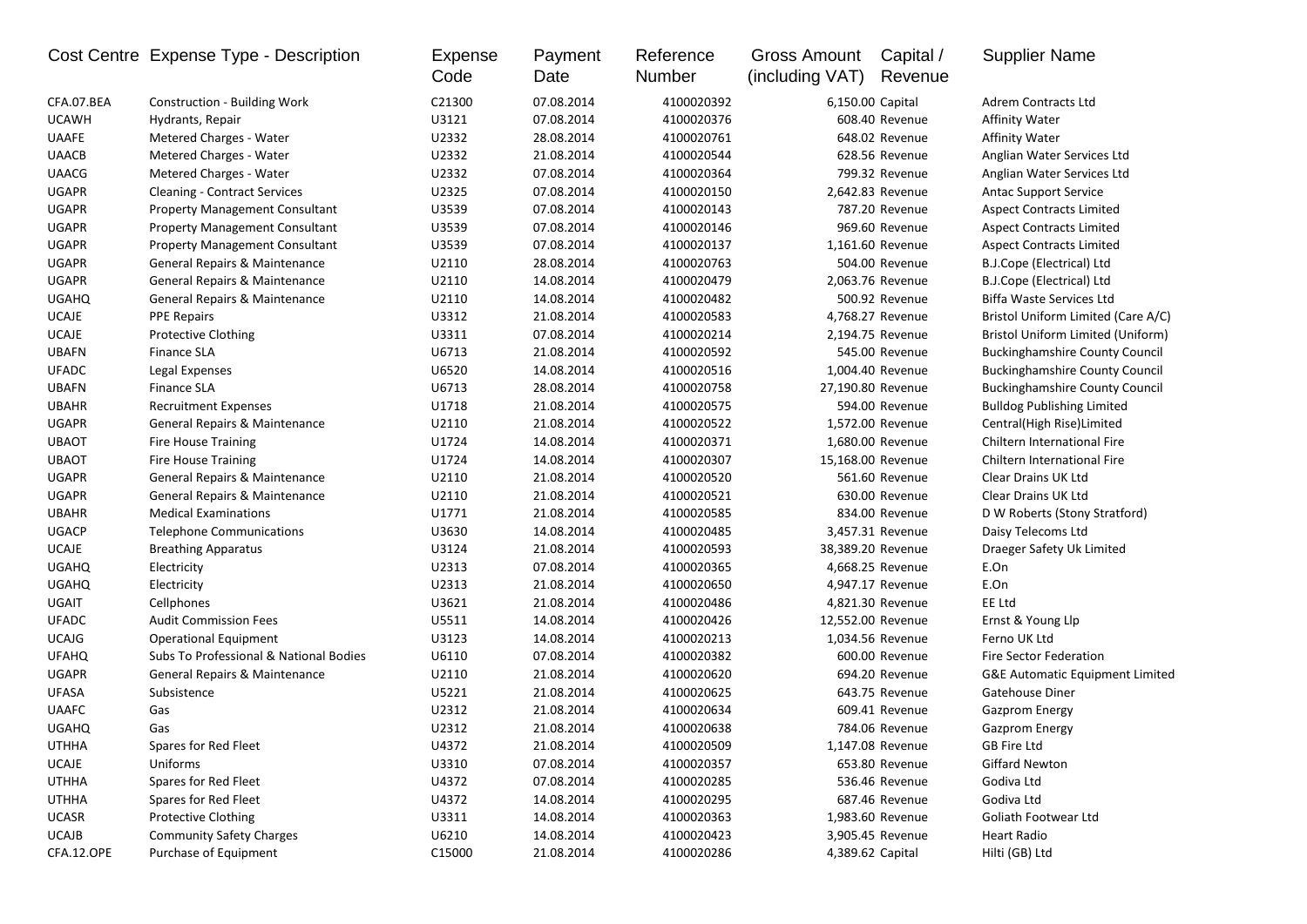|              | Cost Centre Expense Type - Description    | <b>Expense</b><br>Code | Payment<br>Date | Reference<br>Number | <b>Gross Amount</b><br>(including VAT) | Capital /<br>Revenue | <b>Supplier Name</b>                     |
|--------------|-------------------------------------------|------------------------|-----------------|---------------------|----------------------------------------|----------------------|------------------------------------------|
| UGAPR        | General Repairs & Maintenance             | U2110                  | 21.08.2014      | 4100020523          |                                        | 720.00 Revenue       | Homegoods Ltd                            |
| <b>UBAHR</b> | Consultancy fees                          | U3750                  | 21.08.2014      | 4100020649          |                                        | 17,400.00 Revenue    | <b>House Warburton Business Services</b> |
| UGAAS        | <b>Property Management Consultant</b>     | U3539                  | 07.08.2014      | 4100020386          |                                        | 900.00 Revenue       | Hub Professional Services Ltd            |
| CFA.07.PRR   | <b>Construction - Consultants Fees</b>    | C41600                 | 07.08.2014      | 4100020385          |                                        | 5,254.98 Capital     | Hub Professional Services Ltd            |
| UGAPR        | General Repairs & Maintenance             | U2110                  | 21.08.2014      | 4100020483          |                                        | 703.20 Revenue       | <b>Instant Doors</b>                     |
| <b>UGAPR</b> | General Repairs & Maintenance             | U2110                  | 14.08.2014      | 4100020337          |                                        | 788.40 Revenue       | <b>Instant Doors</b>                     |
| <b>UGAPR</b> | General Repairs & Maintenance             | U2110                  | 14.08.2014      | 4100020336          |                                        | 942.00 Revenue       | <b>Instant Doors</b>                     |
| <b>UAACB</b> | <b>Planned Preventative Maintenance</b>   | U2151                  | 14.08.2014      | 4100020341          |                                        | 3,140.40 Revenue     | <b>Instant Doors</b>                     |
| <b>UBADR</b> | <b>Driver Training</b>                    | U1730                  | 07.08.2014      | 4100020091          |                                        | 1,050.00 Revenue     | JLD Driver Training Limited              |
| <b>UCAJE</b> | <b>Protective Clothing</b>                | U3311                  | 14.08.2014      | 4100020260          |                                        | 4,207.20 Revenue     | Jolly Safety Equipment Ltd               |
| UGACP        | <b>Computer Software</b>                  | U3810                  | 14.08.2014      | 4100020350          |                                        | 1,440.00 Revenue     | <b>KB Tech Ltd</b>                       |
| UGAIT        | <b>Telephone Communications</b>           | U3630                  | 14.08.2014      | 4100020303          |                                        | 594.00 Revenue       | Koris Ltd                                |
| UGAIT        | <b>Telephone Communications</b>           | U3630                  | 14.08.2014      | 4100020302          |                                        | 894.00 Revenue       | Koris Ltd                                |
| UGAIT        | <b>Telephone Communications</b>           | U3630                  | 07.08.2014      | 4100020111          |                                        | 2,904.00 Revenue     | Koris Ltd                                |
| <b>UFAHQ</b> | <b>Courses And Conference Fees</b>        | U5230                  | 14.08.2014      | 4100020517          |                                        | 1,554.00 Revenue     | <b>LBC Wise Counsel</b>                  |
| UGAFL        | <b>Contracted Maintenance</b>             | U4382                  | 14.08.2014      | 4100020442          |                                        | 5,267.23 Revenue     | Lex Autolease Ltd                        |
| <b>UAAFC</b> | Rents, wayleaves & Hire of Premises       | U2510                  | 21.08.2014      | 4100020591          |                                        | 18,705.72 Revenue    | London & Quadrant Housing Trust          |
| <b>UAAFC</b> | Rents, wayleaves & Hire of Premises       | U2510                  | 14.08.2014      | 4100020338          |                                        | 28,058.58 Revenue    | London & Quadrant Housing Trust          |
| <b>UCAJC</b> | <b>Printing Stationery</b>                | U5110                  | 14.08.2014      | 4100020388          |                                        | 1,181.01 Revenue     | Lyreco UK Limited                        |
| <b>UBAOT</b> | <b>Course Catering Costs</b>              | U3270                  | 28.08.2014      | 4100020419          |                                        | 530.64 Revenue       | <b>Macintyre Catering</b>                |
| <b>UBAOT</b> | <b>Course Catering Costs</b>              | U3270                  | 28.08.2014      | 4100020418          |                                        | 795.96 Revenue       | <b>Macintyre Catering</b>                |
| <b>UCAJE</b> | <b>Operational Equipment</b>              | U3123                  | 28.08.2014      | 4100020689          |                                        | 531.86 Revenue       | Medtree                                  |
| <b>UGACP</b> | Computer Hardware                         | U3811                  | 07.08.2014      | 4100020271          |                                        | 1,815.00 Revenue     | Misco                                    |
| <b>UTHHA</b> | Spares for Red Fleet                      | U4372                  | 28.08.2014      | 4100020508          |                                        | 1,045.61 Revenue     | Mitchell Diesel Limited                  |
| <b>UCAJE</b> | Uniforms                                  | U3310                  | 21.08.2014      | 4100020590          |                                        | 1,478.16 Revenue     | <b>MWUK T/A Dimensions</b>               |
| <b>UGARM</b> | Computer Hardware                         | U3811                  | 14.08.2014      | 4100020428          |                                        | 1,140.00 Revenue     | Nordic LD Ltd                            |
| UBADR        | <b>Driver Training</b>                    | U1730                  | 07.08.2014      | 4100020369          |                                        | 548.40 Revenue       | <b>Oxfordshire County Council</b>        |
| <b>UBADR</b> | <b>Driver Training</b>                    | U1730                  | 07.08.2014      | 4100020370          |                                        | 3,094.49 Revenue     | <b>Oxfordshire County Council</b>        |
| <b>UAACB</b> | Planned Preventative Maintenance          | U2151                  | 14.08.2014      | 4100020394          |                                        | 852.00 Revenue       | P French                                 |
| <b>UGAFF</b> | Diesel Oil - Gas Oil                      | U4320                  | 14.08.2014      | 4100020453          |                                        | 1,936.10 Revenue     | Pace Fuelcare Ltd                        |
| UGAFF        | Diesel Oil - Gas Oil                      | U4320                  | 14.08.2014      | 4100020454          |                                        | 2,579.76 Revenue     | Pace Fuelcare Ltd                        |
| UGAFF        | Diesel Oil - Gas Oil                      | U4320                  | 14.08.2014      | 4100020503          |                                        | 2,579.76 Revenue     | Pace Fuelcare Ltd                        |
| UGAFF        | Diesel Oil - Gas Oil                      | U4320                  | 14.08.2014      | 4100020530          |                                        | 3,238.88 Revenue     | Pace Fuelcare Ltd                        |
| UGAFF        | Diesel Oil - Gas Oil                      | U4320                  | 14.08.2014      | 4100020504          |                                        | 3,611.66 Revenue     | Pace Fuelcare Ltd                        |
| UGAFF        | Diesel Oil - Gas Oil                      | U4320                  | 14.08.2014      | 4100020452          |                                        | 3,868.36 Revenue     | Pace Fuelcare Ltd                        |
| UGAFF        | Diesel Oil - Gas Oil                      | U4320                  | 14.08.2014      | 4100020505          |                                        | 3,869.64 Revenue     | Pace Fuelcare Ltd                        |
| UGAFF        | Diesel Oil - Gas Oil                      | U4320                  | 14.08.2014      | 4100020531          |                                        | 15,444.00 Revenue    | Pace Fuelcare Ltd                        |
| <b>UBAHR</b> | Occupational Health Nurse Sessions        | U1770                  | 14.08.2014      | 4100020429          |                                        | 579.60 Revenue       | People Asset Management Ltd              |
| UBAHR        | <b>Occupational Health Nurse Sessions</b> | U1770                  | 14.08.2014      | 4100020430          |                                        | 4,071.20 Revenue     | People Asset Management Ltd              |
| UBASD        | <b>Staff Training Fees</b>                | U1722                  | 07.08.2014      | 4100020373          |                                        | 4,500.00 Revenue     | Presence Training Ltd                    |
| <b>UBAOT</b> | <b>Water Awareness Training</b>           | U1729                  | 07.08.2014      | 4100020372          |                                        | 1,092.00 Revenue     | R3 Safety & Rescue Ltd                   |
| UTHHA        | Spares for Red Fleet                      | U4372                  | 28.08.2014      | 4100020443          |                                        | 540.00 Revenue       | Rees And Allen                           |
| UGAPR        | General Repairs & Maintenance             | U2110                  | 14.08.2014      | 4100020463          |                                        | 631.62 Revenue       | Richard Cross General Builder            |